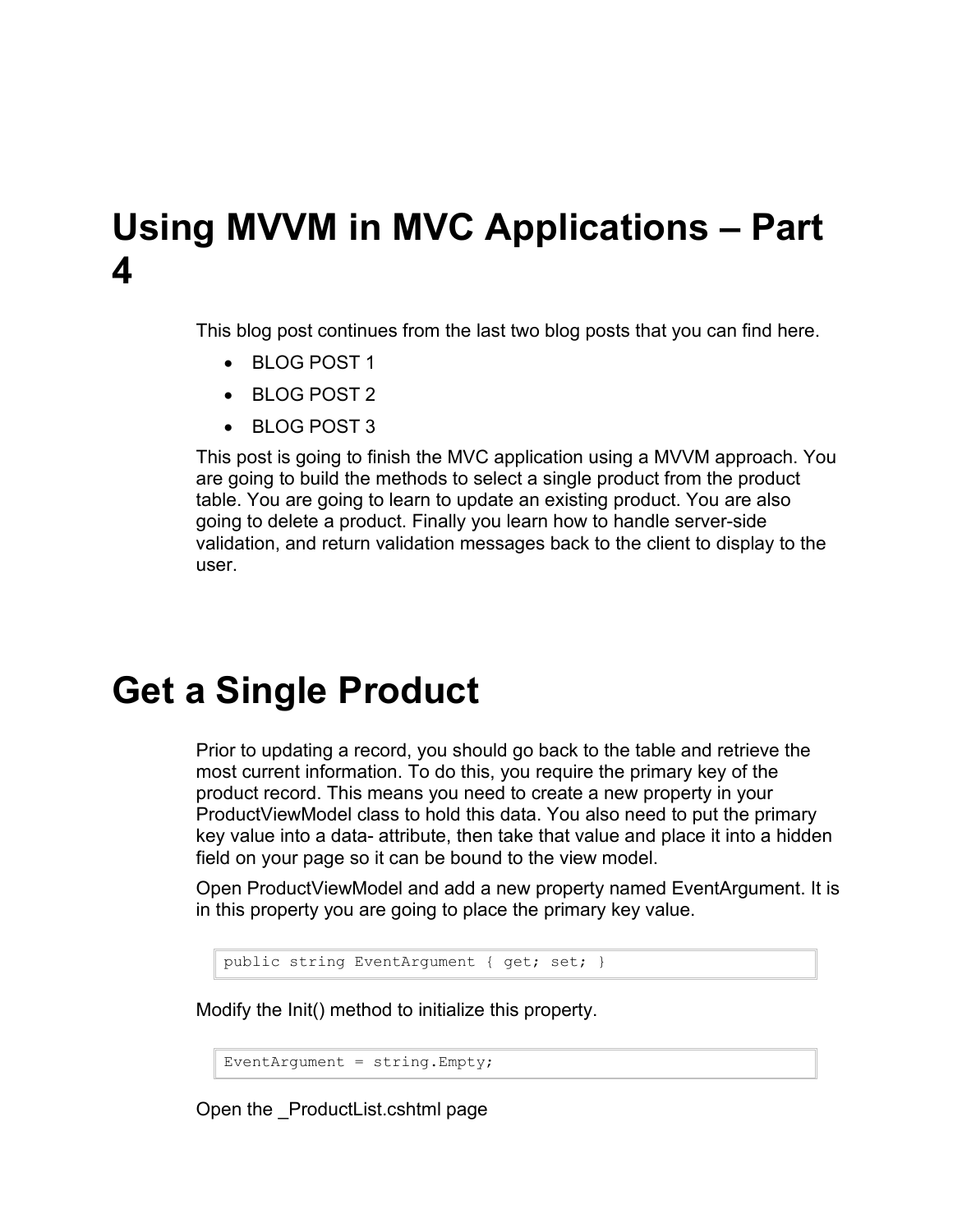Add a new column header before all the other column headers in the <thead> area.

```
<th>Edit</th>
```
Now add a new column within the @foreach() loop.

```
<td>
   <a href="#" 
      data-pdsa-action="edit"
      data-pdsa-arg="@item.ProductId"
     class="btn btn-default btn-sm">
     <i class="glyphicon glyphicon-edit"></i>
  \langlea>
\langle t \rangle
```
Notice the new **data-pdsa-arg** attribute. This attribute's value is filled in with the primary key of the table. You need to store this value into the EventArgument property you just added to the view model class. Open the Product.cshtml page and add a new hidden field below the EventAction hidden field.

```
@Html.HiddenFor(m => m.EventArgument,
               new { data val = "false" })
```
To add the product id to the EventArgument hidden field, open the pdsaaction.js script file and add the following line.

\$("#EventArgument").val(\$(this).data("pdsa-arg"));

If you ran the application right now and clicked on one of the edit buttons you would see that the EventArgument property of the view model is filled in.

#### **Write GetEntity Method**

Before you update a product, it is a good idea to retrieve the complete record from the table to ensure you have the latest values. Write a GetEntity method to use the EventArgument and set the Entity property with the Product returned from the Find method of the Products collection.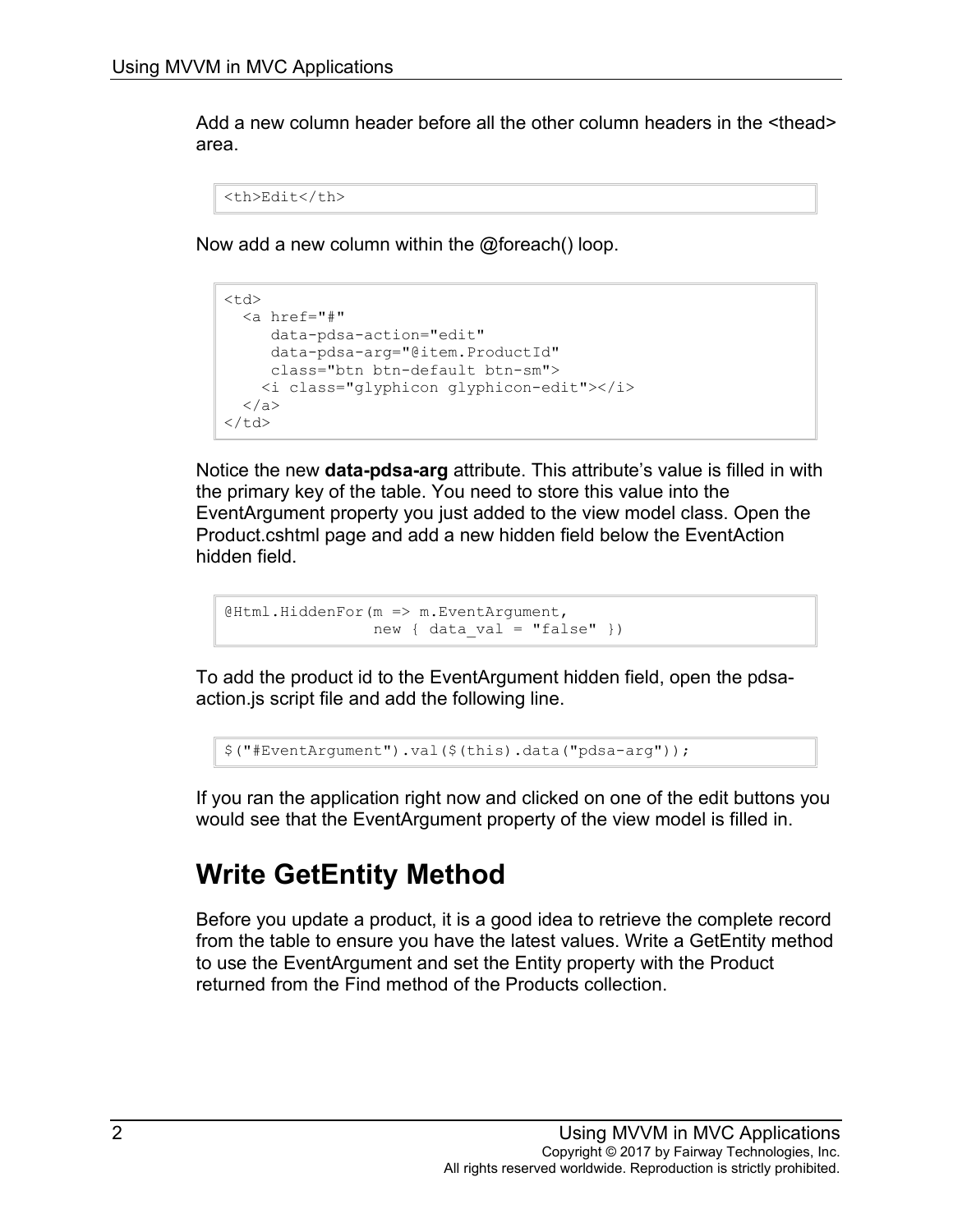```
protected virtual void GetEntity() {
 PTCData db = null;
  try {
   db = new PTCData();
     // Get the entity
     if (!string.IsNullOrEmpty(EventArgument)) {
       Entity = 
        db.Products.Find(Convert.ToInt32(EventArgument));
     }
   }
   catch (Exception ex) {
     Publish(ex, "Error Retrieving Product With ID=" 
                 + EventArgument);
   }
}
```
Now modify the "edit" case statement in the HandleRequest to call this new method.

```
case "edit":
  IsValid = true;
  PageMode = PDSAPageModeEnum.Edit;
  GetEntity();
  break;
```
Once the Entity property is set, you display the product detail page and the data from the item selected in the list is displayed in the fields. Run the page right now and verify that you are retrieving the correct product and displaying that product in the fields on the detail page.

# **Update the Product**

Now that you have retrieved a product from the database and displayed it on the detail page, let's save changes back to the Product table. Add a using statement at the top of the ProductViewModel class. You need this namespace so you have access to the DbEntityValidationException class.

```
using System.Data.Entity;
```
Modify the Update method in the ProductViewModel class to look like the following: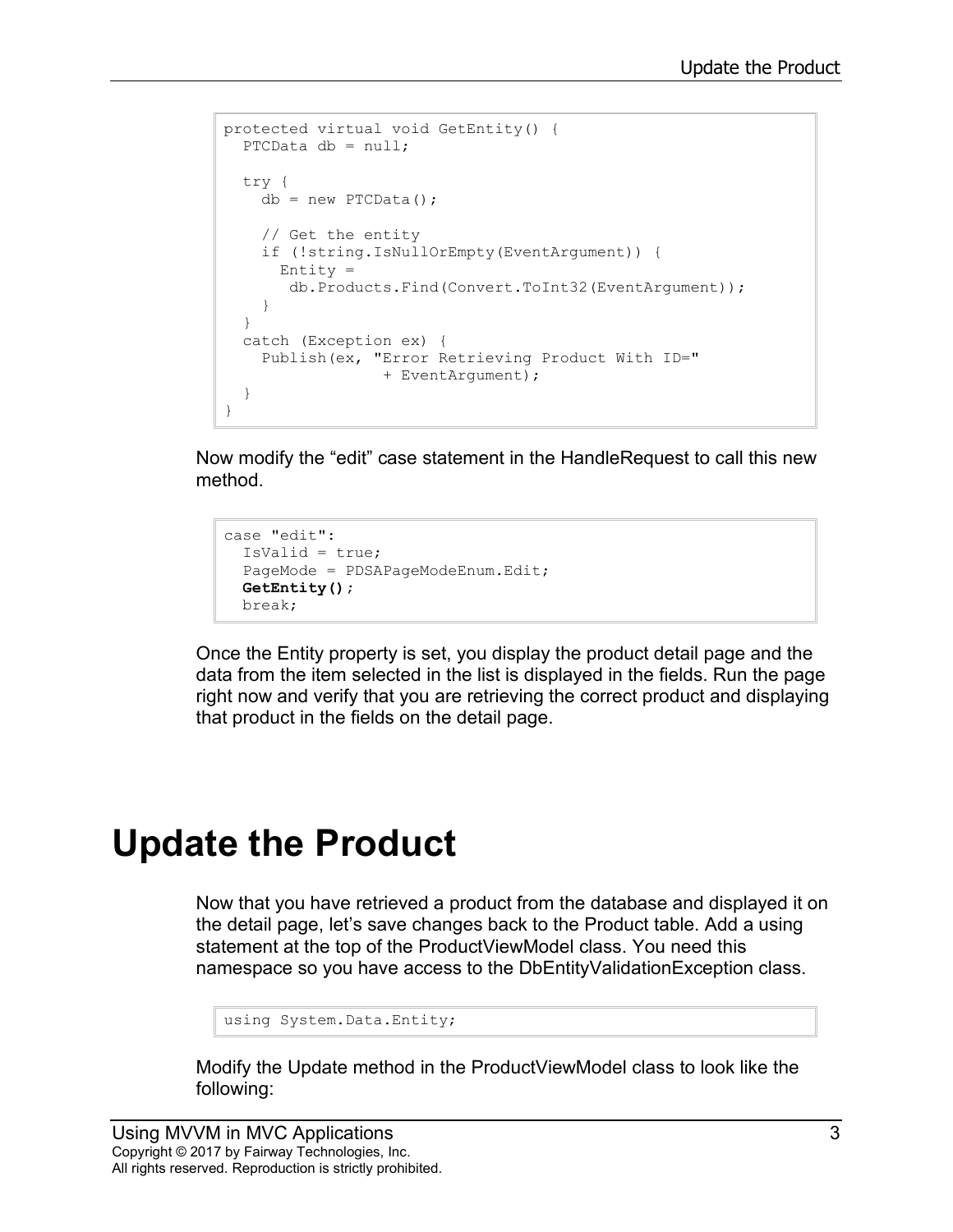```
protected void Update() {
 PTCData db = null; try {
   db = new PTCData();
    // Do editing here
     db.Entry(Entity).State = EntityState.Modified;
     db.SaveChanges();
     PageMode = PDSAPageModeEnum.List;
  }
  catch (DbEntityValidationException ex) {
    IsValid = false;
    ValidationErrorsToMessages(ex);
  }
  catch (Exception ex) {
    Publish(ex, "Error Updating Product With ID=" 
                 + Entity.ProductId.ToString());
   }
}
```
Run the product page and change some of the product data. Press the Save button and you should see the list refreshed with the changes you made to the one record.

#### **Delete a Product**

Now that you have added and updated a product, you should now allow the user to delete a product. To delete a product, add a button to the HTML table next to each product. Open the \_ProductList.html page and add a new column header in the <thead> area.

<th>Delete</th>

Next, add a column as the last column within the @foreach() statement.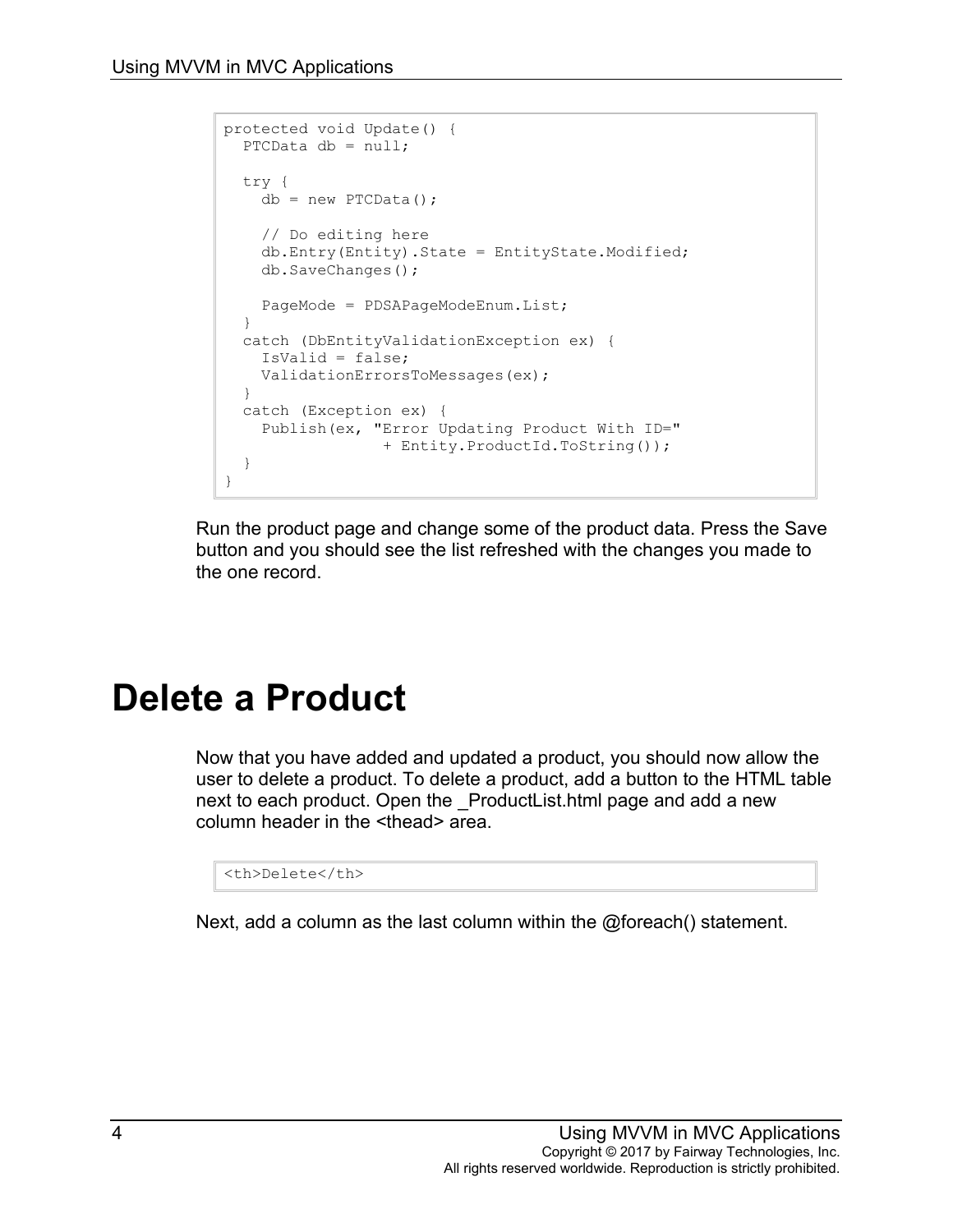```
<td>
 <a href="#" 
    data-pdsa-action="delete"
    data-pdsa-arg="@item.ProductId"
    data-pdsa-deletelabel="Product"
    class="btn btn-default btn-sm">
  <i class="glyphicon glyphicon-trash"></i>
 </a>
\langle t \rangle
```
Again, you are going to use the data-pdsa-arg attribute to hold the primary key of the product record to delete. There is also one additional data- attribute called **data-pdsa-deletelabel**. This allows you to pass in the text to display when the JavaScript confirm() function is called to ask the user if they wish to "Delete this **Product**?". The value Product is what is replaced in the string. Modify the pdsa-action.js file to display a "Delete" message to the user.

```
$(document).ready(function () {
  // Connect to any elements that have 'data-pdsa-action'
  $("[data-pdsa-action]").on("click", function (e) {
    var deletelabel = '';
    var submit = true;
    e.preventDefault();
     // Check for Delete
     if ($(this).data("pdsa-action") === "delete") {
       deletelabel = $(this).data("pdsa-deletelabel");
       if (!deletelabel) {
         deletelabel = 'Record';
 }
       if (!confirm("Delete this " + deletelabel + "?")) {
         submit = false;
       }
     }
     // Fill in hidden fields with action 
     // and argument to post back to model
     $("#EventAction").val($(this).data("pdsa-action"));
     $("#EventArgument").val($(this).data("pdsa-arg"));
     if (submit) {
       // Submit form with hidden values filled in
       $("form").submit();
     }
  });
});
```
Open the ProductViewModel class and add a new method to delete a product.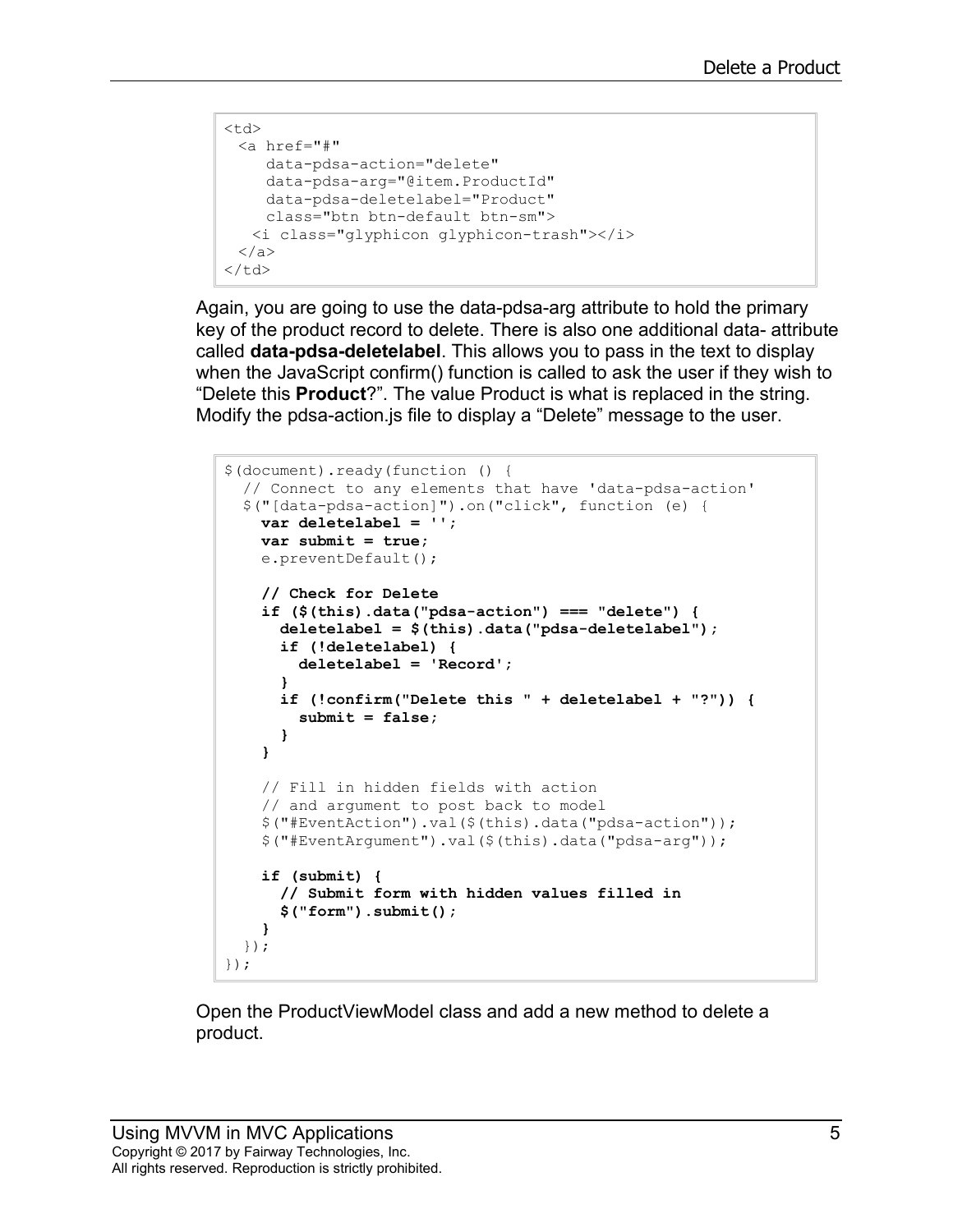```
public virtual void Delete() {
 PTCData db = null; try {
    db = new PTCData();
     if (!string.IsNullOrEmpty(EventArgument)) {
      Entity = db.Products.Find(Convert.ToInt32(EventArgument));
       db.Products.Remove(Entity);
       db.SaveChanges();
       PageMode = PDSAPageModeEnum.List;
     }
   }
  catch (Exception ex) {
     Publish(ex, "Error Deleting Product With ID=" 
                 + Entity.ProductName);
   }
}
```
Add a new case statement in the HandleRequest for deleting a product.

```
case "delete":
 Delete();
  break;
```
Run the Product page, click on a product, answer OK when prompted, and you should see the product table refreshed with the product you deleted no longer displayed.

# **Add Server-Side Validation**

Now that you have all the client-side validation working, add similar functionality to the server-side code as well. As it is very simple for a hacker to bypass client-side validation, you always check to ensure the data is validated on the server-side as well. To do this you add a new class to the DataLayer project named **PTCData-Extension**. After the file is added, rename the class inside of the file to **PTCData** and make it a partial class. This will allow us to add additional functionality to the PTC Entity Framework model created in part two of this blog post series.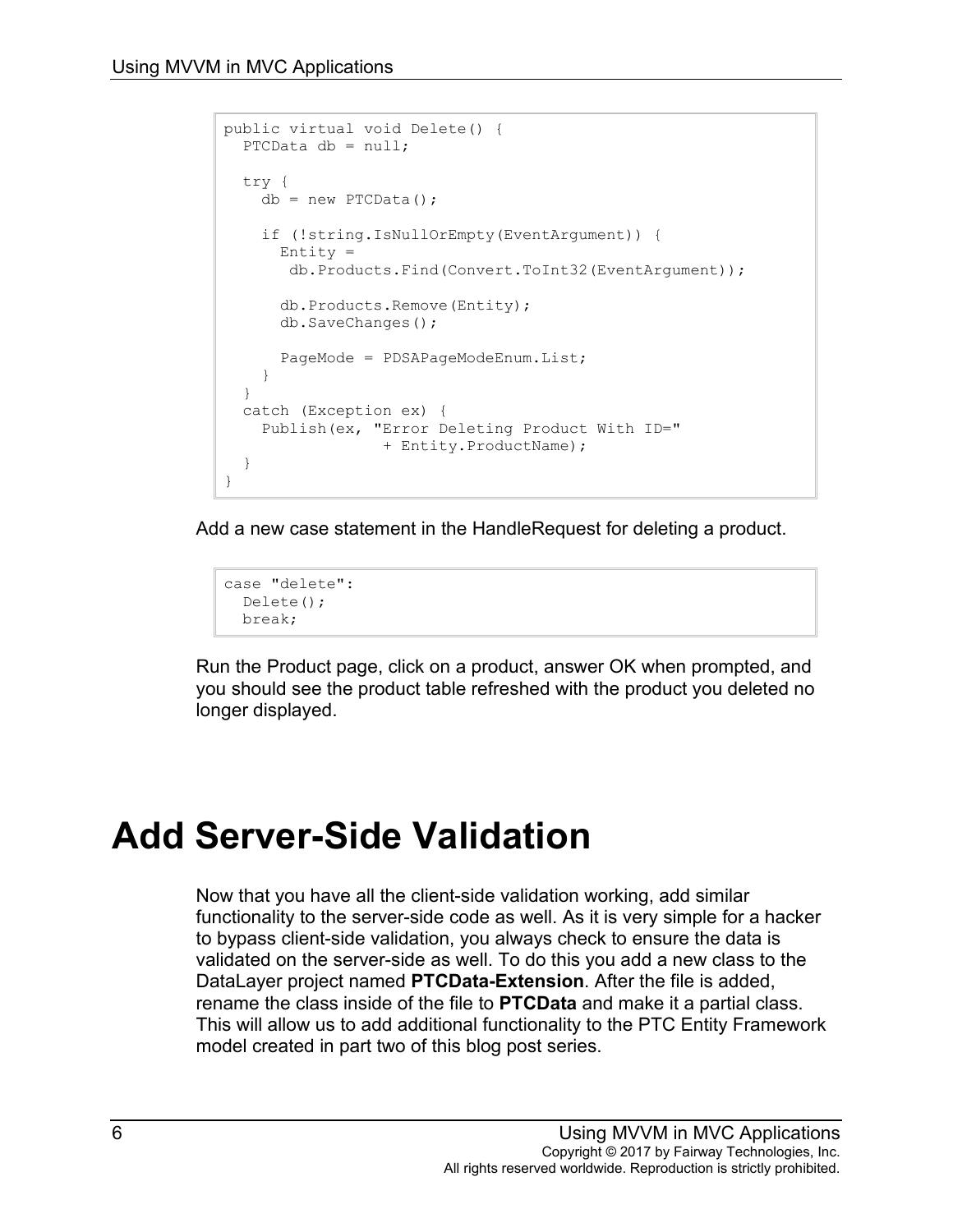```
public partial class PTC
{
}
```
When you attempt to insert or update data using the Entity Framework, it first calls a method named ValidateEntity to perform the validation on any data annotations added to each property. You may override this method to add your own custom validations. Add the following code to the PTC class in the PTC-Extension.cs file you just added.

```
protected override DbEntityValidationResult
  ValidateEntity(DbEntityEntry entityEntry,
   IDictionary<object, object> items) {
  return base.ValidateEntity(entityEntry, items);
}
```
Add a new method named ValidateProduct just after the ValidateEntity method you added. In this method is where you add your own custom validations. You return a list of DbValidationError objects for each validation that fails.

```
protected List<DbValidationError>
  ValidateProduct(Product entity) {
  List<DbValidationError> list = 
    new List<DbValidationError>();
  return list;
}
```
The ValidateEntity method is called once for each entity class in your model that you are trying to validate. In our example, you are only validating the Product object since that is what the user is inputting. The **entityEntry** parameter passed into this method has an **Entity** property which contains the current entity being validated. Write code to check to see if that property is a Product object. If it is, pass that object to the ValidateProduct method. The ValidateProduct method returns a list of additional DbValidationError objects that need to be returned. If the list count is greater than zero, then return a new DbEntityValidationResult object by passing in the entityEntry property and your new list of DbValidationError objects.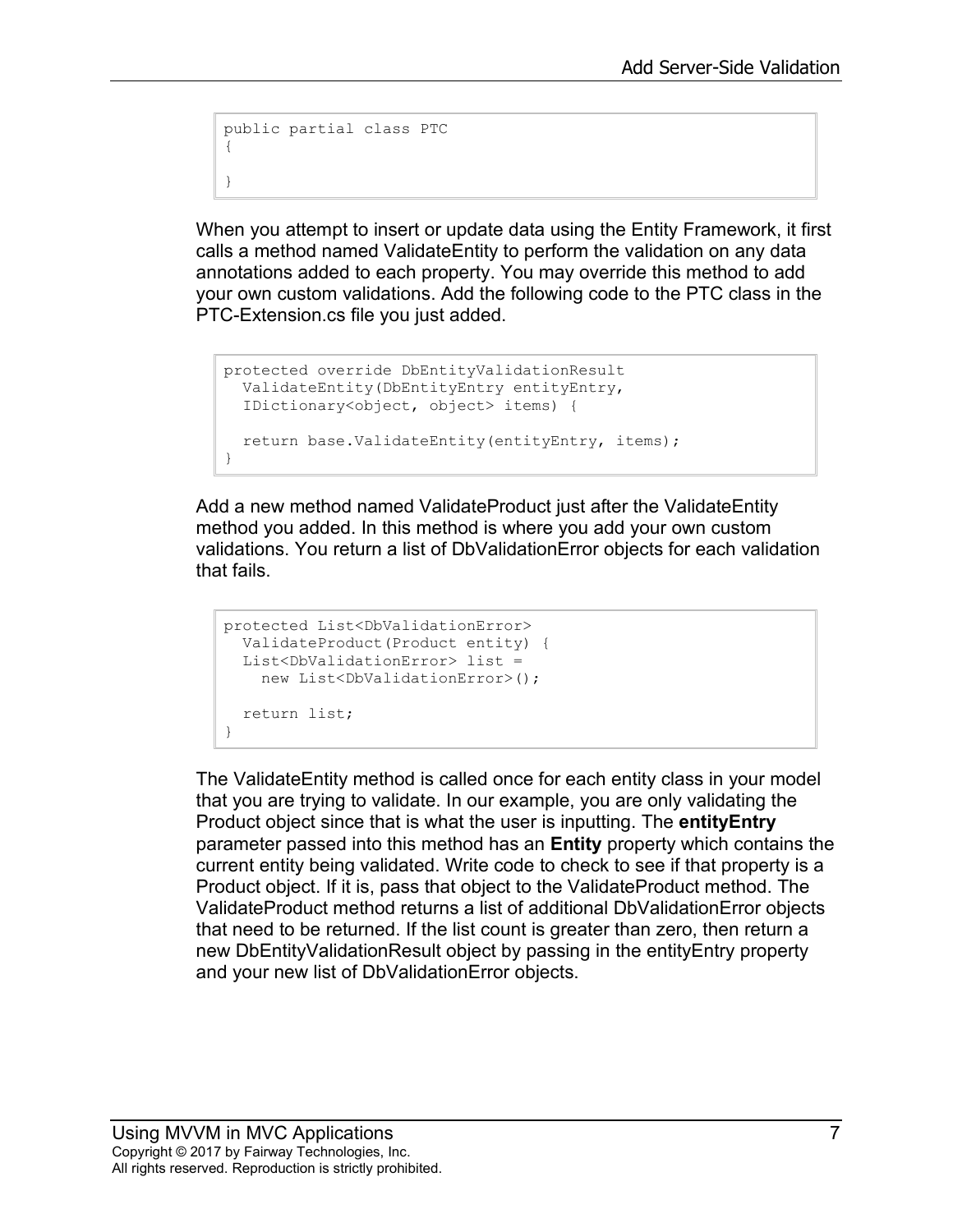```
protected override DbEntityValidationResult ValidateEntity(
          DbEntityEntry entityEntry, 
           IDictionary<object, object> items) {
 List<DbValidationError> list = 
    new List<DbValidationError>();
 if (entityEntry.Entity is Product) {
  Product entity = entityEntry.Entity as Product;
  list = ValidateProduct(entity);
  if (list.Count > 0) {
    return new DbEntityValidationResult(entityEntry, list);
  }
 }
 return base.ValidateEntity(entityEntry, items);
}
```
Now write the ValidateProduct method to perform the various validations for your Product data. Check the same validations you performed on the clientside.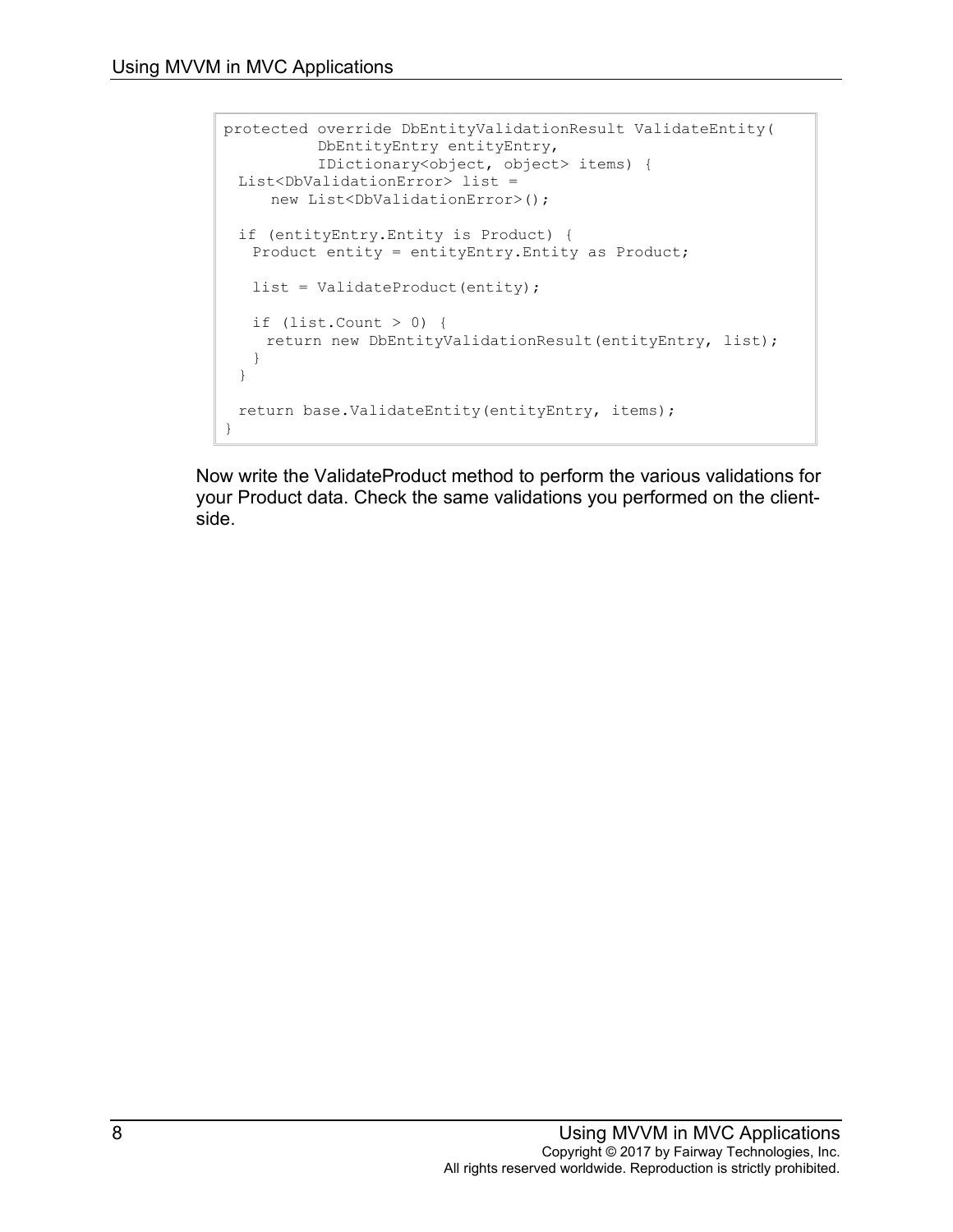```
protected List<DbValidationError> ValidateProduct(
                                      Product entity) {
 List<DbValidationError> list =
 new List<DbValidationError>();
 // Check ProductName field
 if (string.IsNullOrEmpty(entity.ProductName)) {
   list.Add(new DbValidationError("ProductName",
      "Product Name must be filled in."));
 }
 else {
   if (entity.ProductName.ToLower() ==
      entity.ProductName) {
    list.Add(new DbValidationError("ProductName",
      "Product Name must not be all lower case."));
   }
   if (entity.ProductName.Length < 4 ||
      entity.ProductName.Length > 150) {
    list.Add(new DbValidationError("ProductName",
      "Product Name must have between 4 and 150
            characters."));
   }
 }
 // Check IntroductionDate field
  if (entity.IntroductionDate < DateTime.Now.AddYears(-2)) {
  list.Add(new DbValidationError("IntroductionDate",
    "Introduction date must be within the 
         last two years."));
 }
 // Check Price field
 if (entity.Price < Convert.ToDecimal(0.1) ||
    entity.Price.Value > Convert.ToDecimal(9999.99)) {
   list.Add(new DbValidationError("Price",
    "Price must be between $0.1 and 
        less than $9,999.99."));
 }
 // Check Url field
 if (string.IsNullOrEmpty(entity.Url)) {
  list.Add(new DbValidationError("Url",
      "Url must be filled in."));
 }
 else {
  if (entity.Url.Length < 5 ||
      entity.Url.Length > 255) {
    list.Add(new DbValidationError("Url",
      "Url must have between 5 and 255 characters."));
   }
 }
 return list;
}
```